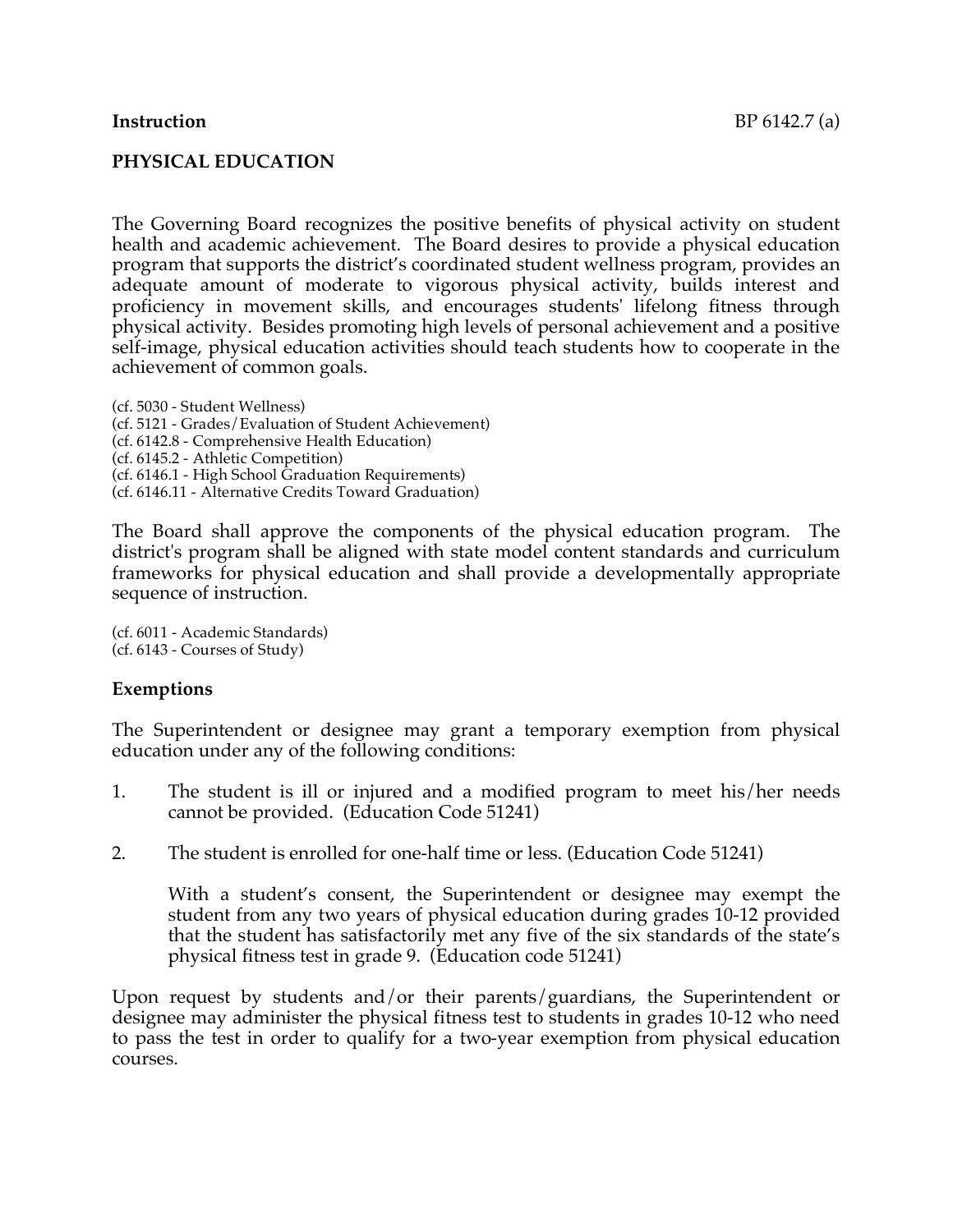#### **PHYSICAL EDUCATION** (continued)

The Superintendent or designee may grant a permanent exemption from physical education to a student if the student is age 16 years or older and has been enrolled in grade 10 for one or more academic years. (Education Code 51241)

The Superintendent or designee may exempt a high school student from physical education if he/she is engaged in a regular school-sponsored interscholastic athletic program carried on wholly or partially after regular school hours. (Education Code 51242)

(cf. 6145.2 - Athletic Competition)

Legal Reference:

EDUCATION CODE 33126 School accountability report card 33350-33354 CDE responsibilities re: physical education 35256 School accountability report card 49066 Grades; physical education class 51210 Course of study, grades 1-6 51220 Course of study, grades 7-12 51222 Physical education 51223 Physical education, elementary schools 51241 Temporary or permanent exemption from physical education 51242 Exemption from physical education for athletic program participants 52316 Excuse from attending physical education classes 60800 Physical performance test CODE OF REGULATIONS, TITLE 5 1041-1048 Physical performance test 3051.5 Adapted physical education for individuals with exceptional needs 10060 Criteria for high school physical education programs UNITED STATES CODE, TITLE 29 794 Rehabilitation Act of 1973, Section 504 UNITED STATES CODE, TITLE 42 1751 Note Local Wellness policy ATTORNEY GENERAL OPINIONS 53 Ops. Cal. Atty. Gen. 230 (1970) Management Resources: CSBA PUBLICATIONS Physical Education and California Schools, Policy Brief, rev. October 2007 Monitoring for Success: Student Wellness Policy Implementation Monitoring Report and Guide, 2007 Student Wellness: A Healthy Food and Physical Activity Policy Resource Guide, rev. April 2006 CDE PROGRAM ADVISORIES 0418.89 Physical Education, April 18, 1989 CDE PUBLICATIONS Physical Education Model Content Standards for California Public Schools: Kindergarten Through Grade 12, January 2005 Physical Education Framework for California Public Schools: Kindergarten Through Grade 12, 1996 CALIFORNIA DEPARTMENT OF HEALTH SERVICES PUBLICATIONS School Idea and Resource Mini Kit, 2000 CENTERS FOR DISEASE CONTROL AND PREVENTION PUBLICATIONS School Health Index for Physical Activity and Healthy Eating: A Self-Assessment and Planning Guide for Elementary and Middle/High Schools, 2000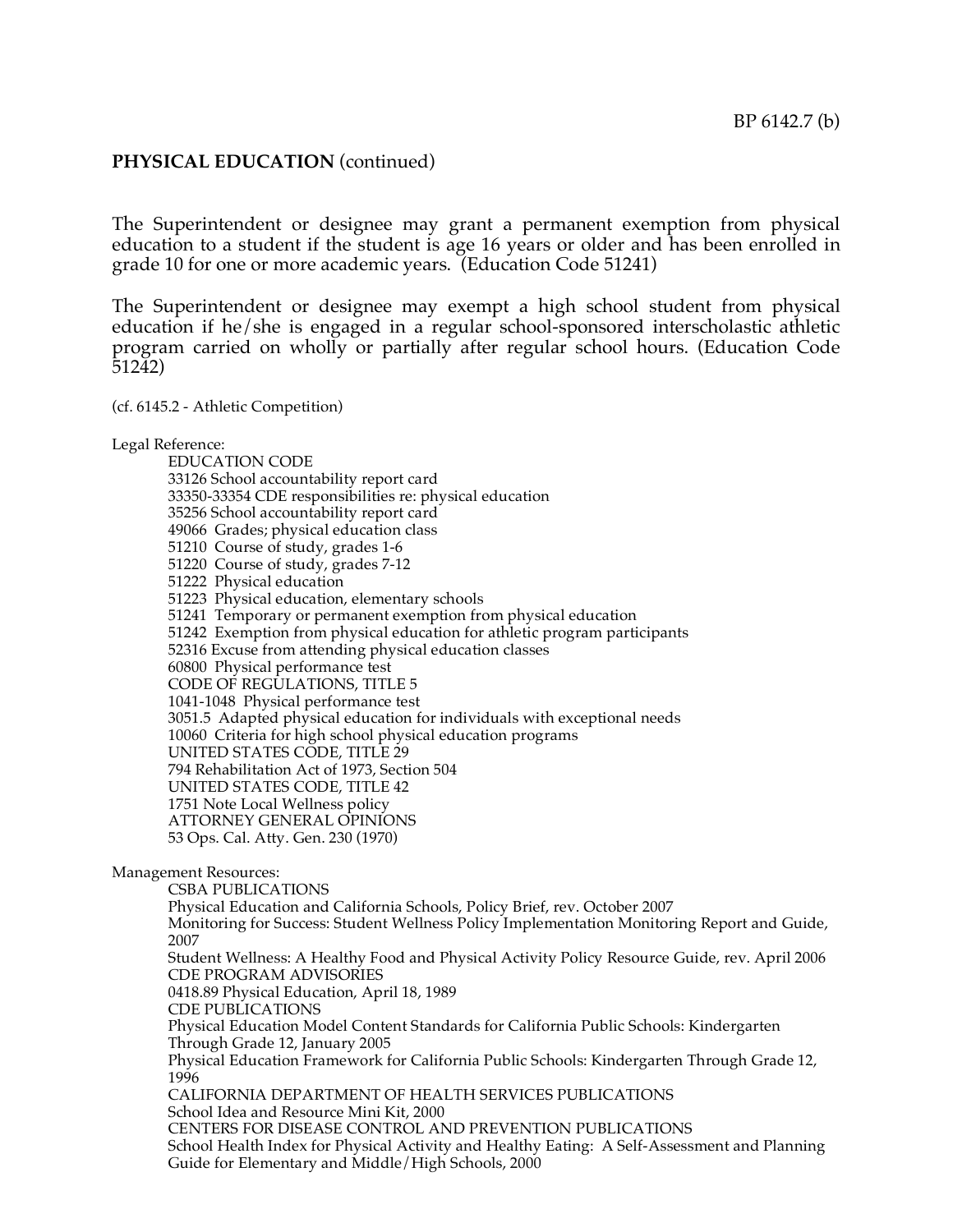## **PHYSICAL EDUCATION** (continued)

NATIONAL ASSOCIATION OF STATE BOARDS OF EDUCATION PUBLICATIONS Fit, Healthy and Ready to Learn, 2000 WEB SITES CSBA: http://www.csba.org CDE, Physical Fitness Testing: http://www.cde.ca.gov/ta/tg/pf CDHS, School Health Connections: http://www.dhs.ca.gov/ps/cdic/shc/default.htm California Healthy Kids Resource Center: http://www.californiahealthykids.org Centers for Disease Control and Prevention (CDC):http://www.cdc.gov Educational Data System, California physical fitness: http://www.eddata.com/projects/current/cpf FITNESSGRAM®, Cooper Institute: http://www.fitnessgram.net Healthy People 2010: http://www.healthypeople.gov National Association for Sports and Physical Education: http://www.aahperd.org/naspe National School Boards Association: http://www.nsba.org National Association of State Boards of Education (NASBE): http://www.nasbe.org The California Endowment: http://www.calendow.org